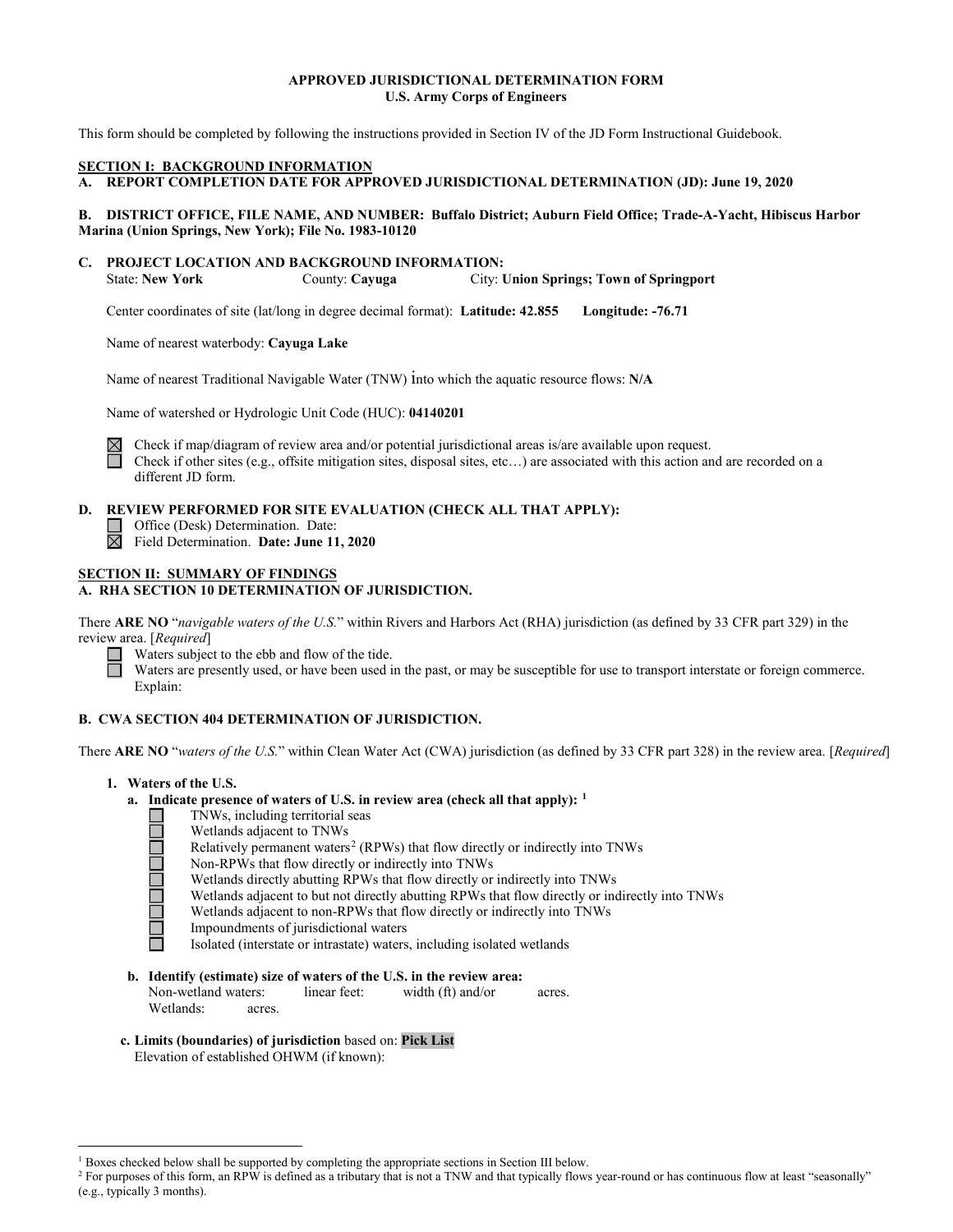#### **2. Non-regulated waters/wetlands (check if applicable):[3](#page-1-0)**

 $\boxtimes$  Potentially jurisdictional waters and/or wetlands were assessed within the review area and determined to be not jurisdictional. Explain:

The abandoned gravel mining pit is outside Department of the Army jurisdiction as it does not meet the criteria for a jurisdictional water of the United States according to 33 CFR Part 328.3(a)(1-7) as follows:

- 1. does not/has not supported interstate or foreign commerce;
- 2. is not an interstate water/wetland;<br>3. the degradation or destruction of v
- 3. the degradation or destruction of which would not affect interstate or foreign commerce and does not include such waters: (i) which are or could be used by interstate or foreign travelers for recreational or other purposes; or
	- (ii) from which fish or shellfish are or could be taken and sold in interstate or foreign commerce; or
	- (iii) which are used or could be used for industrial purpose by industries in interstate commerce
- 4. is not an impoundment of water otherwise defined as WOUS under the definition;
- 5. is not a tributary of waters identified in paragraphs (a)(1)-(4) of this section;
- 6. is not a territorial sea;
- 7. is not wetland adjacent to waters (other than waters that are themselves wetlands) identified in paragraphs (a)(1)-(6) of this section;

#### **SECTION III: CWA ANALYSIS**

#### **A. TNWs AND WETLANDS ADJACENT TO TNWs**

**The agencies will assert jurisdiction over TNWs and wetlands adjacent to TNWs. If the aquatic resource is a TNW, complete Section III.A.1 and Section III.D.1. only; if the aquatic resource is a wetland adjacent to a TNW, complete Sections III.A.1 and 2 and Section III.D.1.; otherwise, see Section III.B below**.

- **1. TNW**  Identify TNW: Summarize rationale supporting determination:
- **2. Wetland adjacent to TNW**

Summarize rationale supporting conclusion that wetland is "adjacent":

### **B. CHARACTERISTICS OF TRIBUTARY (THAT IS NOT A TNW) AND ITS ADJACENT WETLANDS (IF ANY):**

**This section summarizes information regarding characteristics of the tributary and its adjacent wetlands, if any, and it helps determine whether or not the standards for jurisdiction established under Rapanos have been met.** 

**The agencies will assert jurisdiction over non-navigable tributaries of TNWs where the tributaries are "relatively permanent waters" (RPWs), i.e. tributaries that typically flow year-round or have continuous flow at least seasonally (e.g., typically 3 months). A wetland that directly abuts an RPW is also jurisdictional. If the aquatic resource is not a TNW, but has year-round (perennial) flow, skip to Section III.D.2. If the aquatic resource is a wetland directly abutting a tributary with perennial flow, skip to Section III.D.4.**

**A wetland that is adjacent to but that does not directly abut an RPW requires a significant nexus evaluation. Corps districts and EPA regions will include in the record any available information that documents the existence of a significant nexus between a relatively permanent tributary that is not perennial (and its adjacent wetlands if any) and a traditional navigable water, even though a significant nexus finding is not required as a matter of law.**

**If the waterbody[4](#page-1-1) is not an RPW, or a wetland directly abutting an RPW, a JD will require additional data to determine if the waterbody has a significant nexus with a TNW. If the tributary has adjacent wetlands, the significant nexus evaluation must consider the tributary in combination with all of its adjacent wetlands. This significant nexus evaluation that combines, for analytical purposes, the tributary and all of its adjacent wetlands is used whether the review area identified in the JD request is the tributary, or its adjacent wetlands, or both. If the JD covers a tributary with adjacent wetlands, complete Section III.B.1 for the tributary, Section III.B.2 for any onsite wetlands, and Section III.B.3 for all wetlands adjacent to that tributary, both onsite and offsite. The determination whether a significant nexus exists is determined in Section III.C below.**

- **1. Characteristics of non-TNWs that flow directly or indirectly into TNW**
	- **(i) General Area Conditions:** Watershed size:

<span id="page-1-0"></span><sup>&</sup>lt;sup>3</sup> Supporting documentation is presented in Section III.F.

<span id="page-1-1"></span><sup>4</sup> Note that the Instructional Guidebook contains additional information regarding swales, ditches, washes, and erosional features generally and in the arid West.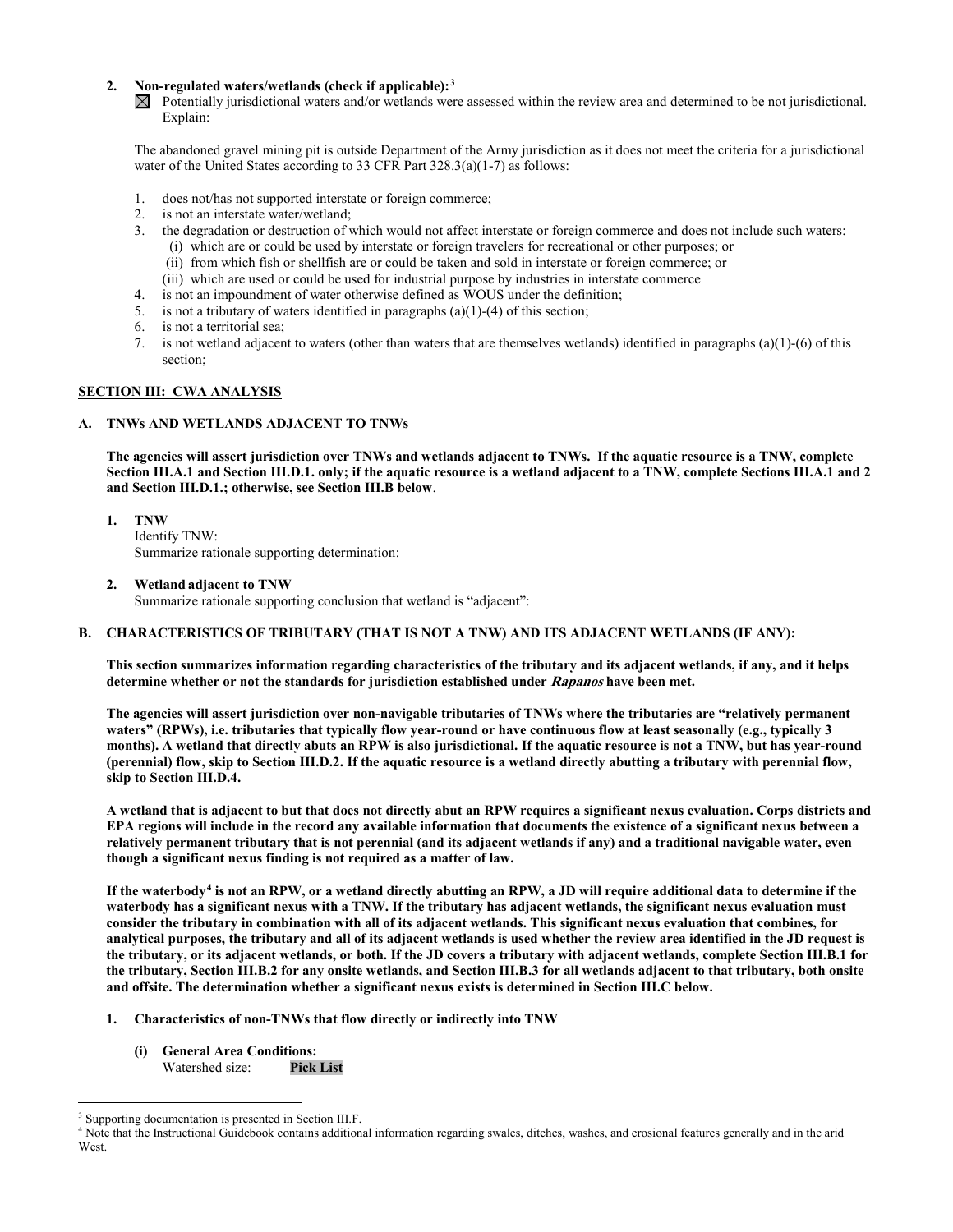| <b>Pick List</b><br>Drainage area:<br>Average annual rainfall:<br>inches<br>Average annual snowfall:<br>inches |                                                                                                                                                                                                                                                                                                                                                                                                                                                                                                                                                                                                                                                                                                                                                                                                                                                                                                                                                                               |
|----------------------------------------------------------------------------------------------------------------|-------------------------------------------------------------------------------------------------------------------------------------------------------------------------------------------------------------------------------------------------------------------------------------------------------------------------------------------------------------------------------------------------------------------------------------------------------------------------------------------------------------------------------------------------------------------------------------------------------------------------------------------------------------------------------------------------------------------------------------------------------------------------------------------------------------------------------------------------------------------------------------------------------------------------------------------------------------------------------|
|                                                                                                                | (ii) Physical Characteristics:<br>(a) Relationship with TNW:<br>Tributary flows directly into TNW.<br>$\Box$ Tributary flows through Pick List tributaries before entering TNW<br>Project waters are Pick List river miles from TNW<br>Project waters are Pick List river miles from RPW<br>Project waters are Pick List aerial (straight) miles from TNW<br>Project waters are Pick List aerial (straight) miles from RPW<br>Project waters cross or serve as state boundaries. Explain:<br>Identify flow route to $TNW^5$ :<br>Tributary stream order, if known:                                                                                                                                                                                                                                                                                                                                                                                                            |
|                                                                                                                | (b) General Tributary Characteristics (check all that apply):<br>Tributary is:<br>$\Box$ Natural<br>Artificial (man-made). Explain:<br>Manipulated (man-altered). Explain:<br>Tributary properties with respect to top of bank (estimate):<br>Average width:<br>feet                                                                                                                                                                                                                                                                                                                                                                                                                                                                                                                                                                                                                                                                                                          |
|                                                                                                                | Average depth:<br>feet<br>Average side slopes: Pick List<br>Primary tributary substrate composition (check all that apply):<br>$\Box$ Silts<br>Sands<br>Concrete<br>Cobbles<br>Muck<br>Gravel<br>Vegetation. Type/% cover:<br>Bedrock<br>Other. Explain:<br>Tributary condition/stability [e.g., highly eroding, sloughing banks]. Explain:<br>Presence of run/riffle/pool complexes. Explain:<br>Tributary geometry: Pick List<br>Tributary gradient (approximate average slope):<br>$\frac{0}{0}$                                                                                                                                                                                                                                                                                                                                                                                                                                                                           |
|                                                                                                                | $(c)$ Flow:<br>Tributary provides for: Pick List<br>Estimate average number of flow events in review area/year: Pick List<br>Describe flow regime:<br>Other information on duration and volume:<br>Surface flow is: Pick List. Characteristics:<br>Subsurface flow: Pick List. Explain findings:<br>$\Box$ Dye (or other) test performed:<br>Tributary has (check all that apply):<br>Bed and banks<br>OHWM <sup>6</sup> (check all indicators that apply):<br>clear, natural line impressed on the bank<br>the presence of litter and debris<br>changes in the character of soil<br>destruction of terrestrial vegetation<br>the presence of wrack line<br>shelving<br>vegetation matted down, bent, or absent<br>sediment sorting<br>leaf litter disturbed or washed away<br>scour<br>sediment deposition<br>multiple observed or predicted flow events<br>water staining<br>abrupt change in plant community<br>other (list):<br>Discontinuous OHWM. <sup>7</sup> Explain: |
|                                                                                                                | If factors other than the OHWM were used to determine lateral extent of CWA jurisdiction (check all that apply):<br>High Tide Line indicated by:<br>Mean High Water Mark indicated by:<br>oil or scum line along shore objects<br>survey to available datum;<br>fine shell or debris deposits (foreshore)<br>physical markings;<br>vegetation lines/changes in vegetation types.<br>physical markings/characteristics<br>tidal gauges                                                                                                                                                                                                                                                                                                                                                                                                                                                                                                                                         |

<span id="page-2-2"></span><span id="page-2-1"></span><span id="page-2-0"></span><sup>&</sup>lt;sup>5</sup> Flow route can be described by identifying, e.g., tributary a, which flows through the review area, to flow into tributary b, which then flows into TNW.<br><sup>6</sup>A natural or man-made discontinuity in the OHWM does not neces the OHWM has been removed by development or agricultural practices). Where there is a break in the OHWM that is unrelated to the waterbody's flow regime (e.g., flow over a rock outcrop or through a culvert), the agencies will look for indicators of flow above and below the break. 7 Ibid.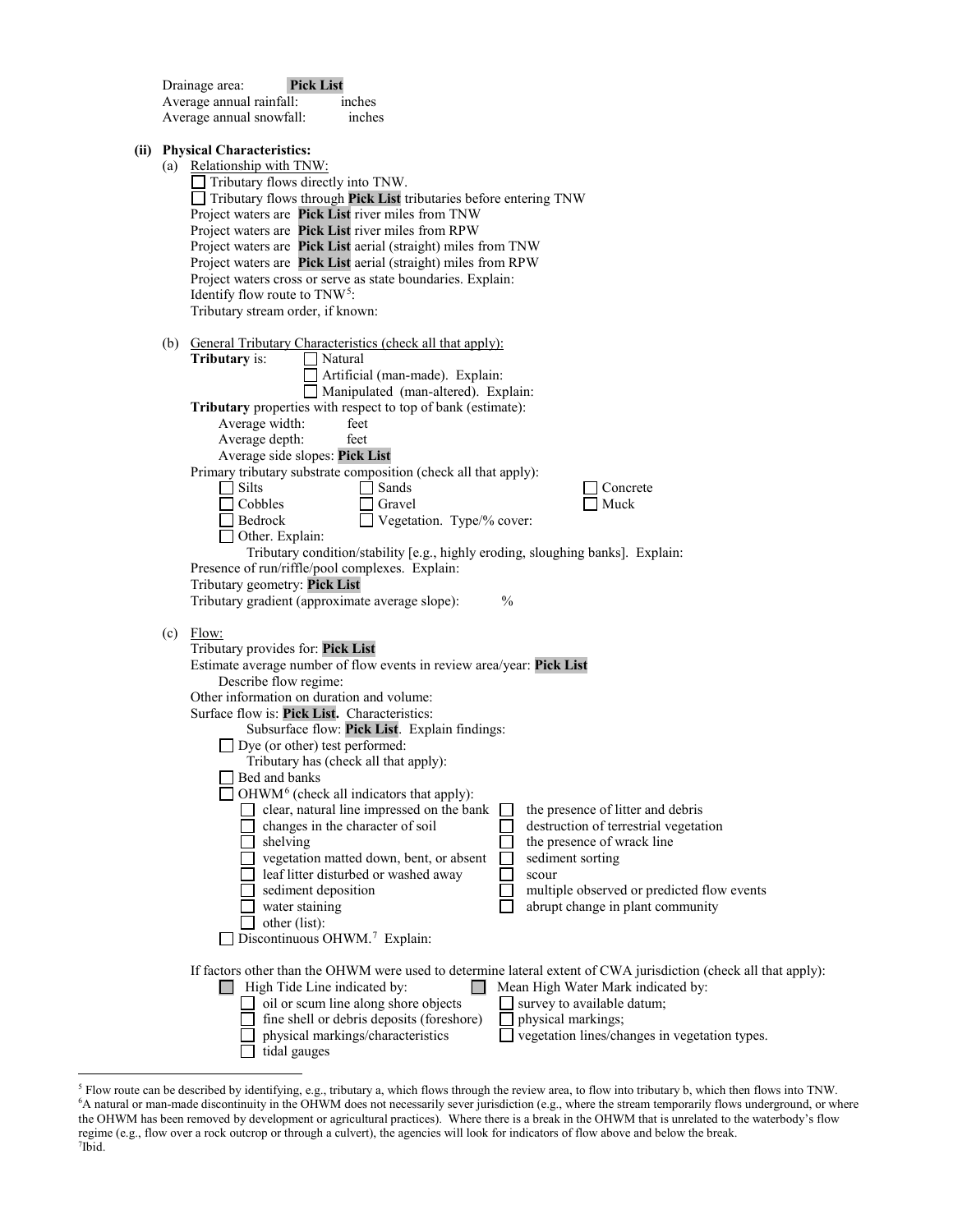## $\Box$  other (list):

## **(iii) Chemical Characteristics:**

Characterize tributary (e.g., water color is clear, discolored, oily film; water quality; general watershed characteristics, etc.). Explain:

Identify specific pollutants, if known:

### **(iv) Biological Characteristics. Channel supports (check all that apply):**

- Riparian corridor. Characteristics (type, average width):
	- Wetland fringe. Characteristics:
- $\Box$  Habitat for:
	- Federally Listed species. Explain findings:
	- Fish/spawn areas. Explain findings:
	- $\Box$  Other environmentally-sensitive species. Explain findings:
	- Aquatic/wildlife diversity. Explain findings:

#### **2. Characteristics of wetlands adjacent to non-TNW that flow directly or indirectly into TNW**

#### **(i) Physical Characteristics:**

(a) General Wetland Characteristics:

Properties: Wetland size: acres Wetland type. Explain: Wetland quality. Explain: Project wetlands cross or serve as state boundaries. Explain:

- (b) General Flow Relationship with Non-TNW: Flow is: **Pick List**. Explain: Surface flow is**: Pick List**  Characteristics: Subsurface flow: **Pick List**. Explain findings: □ Dye (or other) test performed:
- (c) Wetland Adjacency Determination with Non-TNW:
	- Directly abutting
	- $\Box$  Not directly abutting
		- Discrete wetland hydrologic connection. Explain:
	- Ecological connection. Explain:
		- Separated by berm/barrier. Explain:

#### (d) Proximity (Relationship) to TNW

Project wetlands are **Pick List** river miles from TNW. Project waters are **Pick List** aerial (straight) miles from TNW. Flow is from: **Pick List.** Estimate approximate location of wetland as within the **Pick List** floodplain.

#### **(ii) Chemical Characteristics:**

Characterize wetland system (e.g., water color is clear, brown, oil film on surface; water quality; general watershed characteristics; etc.). Explain:

Identify specific pollutants, if known:

### **(iii) Biological Characteristics. Wetland supports (check all that apply):**

- $\Box$  Riparian buffer. Characteristics (type, average width):
- Vegetation type/percent cover. Explain:
- Habitat for:
	- Federally Listed species. Explain findings:
	- Fish/spawn areas. Explain findings:
	- Other environmentally-sensitive species. Explain findings:
	- Aquatic/wildlife diversity. Explain findings:

## **3. Characteristics of all wetlands adjacent to the tributary (if any)**

All wetland(s) being considered in the cumulative analysis: **Pick List**

Approximately () acres in total are being considered in the cumulative analysis.

- For each wetland, specify the following:
	- Directly abuts? (Y/N) Size (in acres) Directly abuts? (Y/N) Size (in acres) Summarize overall biological, chemical and physical functions being performed: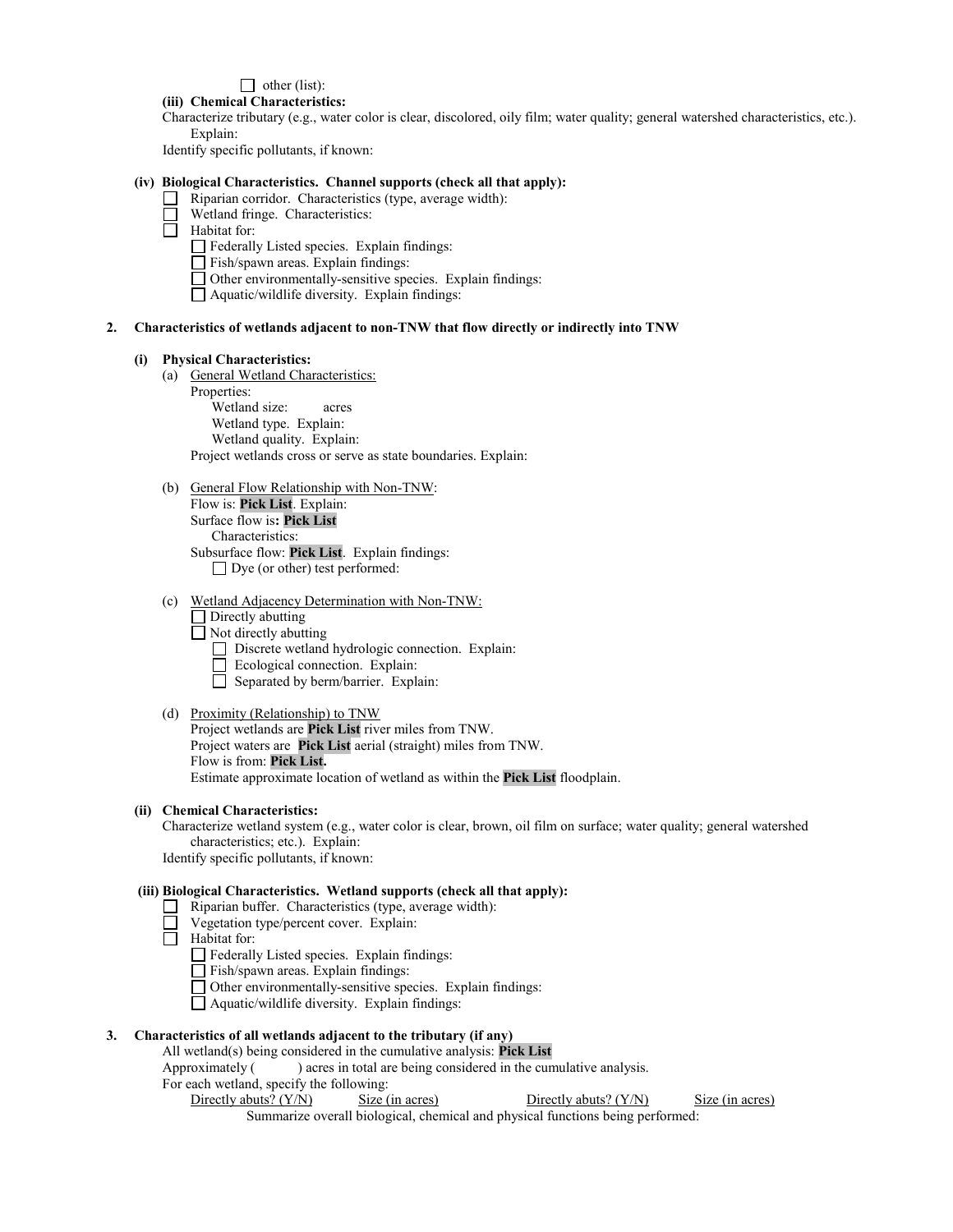### **C. SIGNIFICANT NEXUS DETERMINATION**

**A significant nexus analysis will assess the flow characteristics and functions of the tributary itself and the functions performed by any wetlands adjacent to the tributary to determine if they significantly affect the chemical, physical, and biological integrity of a TNW. For each of the following situations, a significant nexus exists if the tributary, in combination with all of its adjacent wetlands, has more than a speculative or insubstantial effect on the chemical, physical and/or biological integrity of a TNW. Considerations when evaluating significant nexus include, but are not limited to the volume, duration, and frequency of the flow of water in the tributary and its proximity to a TNW, and the functions performed by the tributary and all its adjacent wetlands. It is not appropriate to determine significant nexus based solely on any specific threshold of distance (e.g. between a tributary and its adjacent wetland or between a tributary and the TNW). Similarly, the fact an adjacent wetland lies within or outside of a floodplain is not solely determinative of significant nexus.** 

#### **Draw connections between the features documented and the effects on the TNW, as identified in the** *Rapanos* **Guidance and discussed in the Instructional Guidebook. Factors to consider include, for example:**

- Does the tributary, in combination with its adjacent wetlands (if any), have the capacity to carry pollutants or flood waters to TNWs, or to reduce the amount of pollutants or flood waters reaching a TNW?
- Does the tributary, in combination with its adjacent wetlands (if any), provide habitat and lifecycle support functions for fish and other species, such as feeding, nesting, spawning, or rearing young for species that are present in the TNW?
- Does the tributary, in combination with its adjacent wetlands (if any), have the capacity to transfer nutrients and organic carbon that support downstream foodwebs?
- Does the tributary, in combination with its adjacent wetlands (if any), have other relationships to the physical, chemical, or biological integrity of the TNW?

#### **Note: the above list of considerations is not inclusive and other functions observed or known to occur should be documented below:**

- **1. Significant nexus findings for non-RPW that has no adjacent wetlands and flows directly or indirectly into TNWs.** Explain findings of presence or absence of significant nexus below, based on the tributary itself, then go to Section III.D: .
- **2. Significant nexus findings for non-RPW and its adjacent wetlands, where the non-RPW flows directly or indirectly into TNWs.** Explain findings of presence or absence of significant nexus below, based on the tributary in combination with all of its adjacent wetlands, then go to Section III.D: .
- **3. Significant nexus findings for wetlands adjacent to an RPW but that do not directly abut the RPW.** Explain findings of presence or absence of significant nexus below, based on the tributary in combination with all of its adjacent wetlands, then go to Section III.D:

#### **D. DETERMINATIONS OF JURISDICTIONAL FINDINGS. THE SUBJECT WATERS/WETLANDS ARE (CHECK ALL THAT APPLY):**

**1. INWs and Adjacent Wetlands.** Check all that apply and provide size estimates in review area:  $\Box$  **TNWs:** linear feet width (ft), Or, acres.  $width (ft), Or, \n *acres.*$  $\Box$  Wetlands adjacent to TNWs:

## **2. RPWs that flow directly or indirectly into TNWs.**

- Tributaries of TNWs where tributaries typically flow year-round are jurisdictional. Provide data and rationale indicating that tributary is perennial: .
- $\Box$  Tributaries of TNW where tributaries have continuous flow "seasonally" (e.g., typically three months each year) are jurisdictional. Data supporting this conclusion is provided at Section III.B. Provide rationale indicating that tributary flows seasonally:
	- Provide estimates for jurisdictional waters in the review area (check all that apply):<br>
	Tributary waters: linear feet width  $(ft)$ .
	- Tributary waters: linear feet width (ft).
	- Other non-wetland waters: acres.
		- Identify type(s) of waters:
- **3. Non-RPWs[8](#page-4-0) that flow directly or indirectly into TNWs.**
	- Waterbody that is not a TNW or an RPW, but flows directly or indirectly into a TNW, and it has a significant nexus with a TNW is jurisdictional. Data supporting this conclusion is provided at Section III.C.

<span id="page-4-0"></span>Provide estimates for jurisdictional waters within the review area (check all that apply):

 Tributary waters: linear feet width (ft). Other non-wetland waters: acres.

Identify type(s) of waters: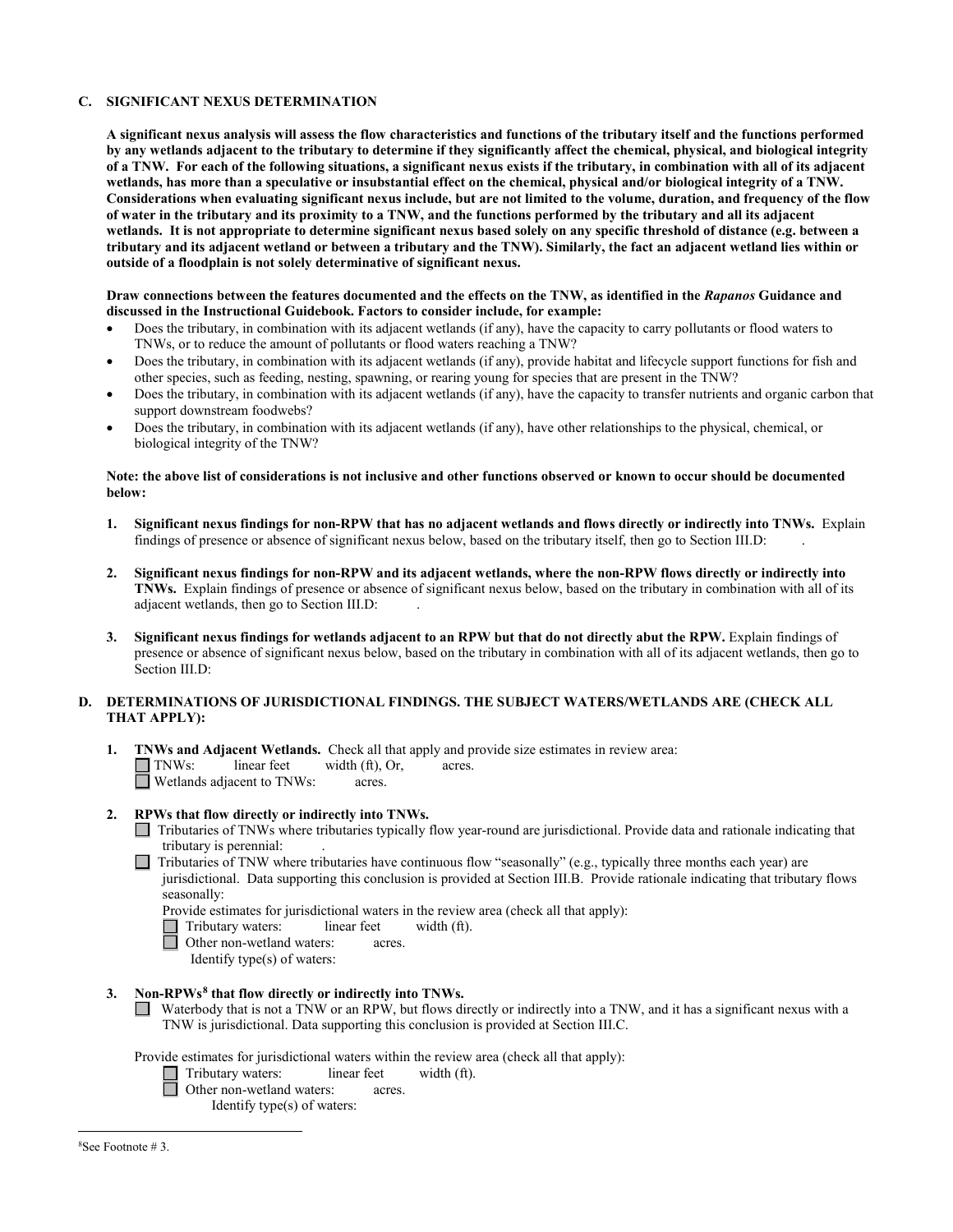#### **4. Wetlands directly abutting an RPW that flow directly or indirectly into TNWs.**

Wetlands directly abut RPW and thus are jurisdictional as adjacent wetlands.

- Wetlands directly abutting an RPW where tributaries typically flow year-round. Provide data and rationale indicating that tributary is perennial in Section III.D.2, above. Provide rationale indicating that wetland is directly abutting an RPW:
- Wetlands directly abutting an RPW where tributaries typically flow "seasonally." Provide data indicating that tributary is  $\Box$ seasonal in Section III.B and rationale in Section III.D.2, above. Provide rationale indicating that wetland is directly abutting an RPW:

Provide acreage estimates for jurisdictional wetlands in the review area: acres.

- **5. Wetlands adjacent to but not directly abutting an RPW that flow directly or indirectly into TNWs.**
	- Wetlands that do not directly abut an RPW, but when considered in combination with the tributary to which they are adjacent and with similarly situated adjacent wetlands, have a significant nexus with a TNW are jurisidictional. Data supporting this conclusion is provided at Section III.C.

Provide acreage estimates for jurisdictional wetlands in the review area: acres.

### **6. Wetlands adjacent to non-RPWs that flow directly or indirectly into TNWs.**

Wetlands adjacent to such waters, and have when considered in combination with the tributary to which they are adjacent and with similarly situated adjacent wetlands, have a significant nexus with a TNW are jurisdictional. Data supporting this conclusion is provided at Section III.C.

Provide estimates for jurisdictional wetlands in the review area: acres.

### **7. Impoundments of jurisdictional waters. [9](#page-5-0)**

- As a general rule, the impoundment of a jurisdictional tributary remains jurisdictional.
- Demonstrate that impoundment was created from "waters of the U.S.," or
- Demonstrate that water meets the criteria for one of the categories presented above (1-6), or
- $\Box$ Demonstrate that water is isolated with a nexus to commerce (see E below).

#### **E. ISOLATED [INTERSTATE OR INTRA-STATE] WATERS, INCLUDING ISOLATED WETLANDS, THE USE, DEGRADATION OR DESTRUCTION OF WHICH COULD AFFECT INTERSTATE COMMERCE, INCLUDING ANY SUCH WATERS (CHECK ALL THAT APPLY):[10](#page-5-1)**

- which are or could be used by interstate or foreign travelers for recreational or other purposes.
- from which fish or shellfish are or could be taken and sold in interstate or foreign commerce.
- which are or could be used for industrial purposes by industries in interstate commerce.
- Interstate isolated waters.Explain:
- П Other factors.Explain:

#### **Identify water body and summarize rationale supporting determination:** .

Provide estimates for jurisdictional waters in the review area (check all that apply):

□ Tributary waters: linear feet width (ft). 戸

Other non-wetland waters: acres.

Identify type(s) of waters:

 $\Box$  Wetlands: acres.

### **F. NON-JURISDICTIONAL WATERS, INCLUDING WETLANDS (CHECK ALL THAT APPLY):**

- $\boxtimes$  If potential wetlands were assessed within the review area, these areas did not meet the criteria in the 1987 Corps of Engineers Wetland Delineation Manual and/or appropriate Regional Supplements.
- Review area included isolated waters with no substantial nexus to interstate (or foreign) commerce.

**Prior to the Jan 2001 Supreme Court decision in "***SWANCC*," the review area would have been regulated based solely on the "Migratory Bird Rule" (MBR).

Waters do not meet the "Significant Nexus" standard, where such a finding is required for jurisdiction. Explain:

Other: (explain, if not covered above):

Provide acreage estimates for non-jurisdictional waters in the review area, where the sole potential basis of jurisdiction is the MBR factors (i.e., presence of migratory birds, presence of endangered species, use of water for irrigated agriculture), using best professional judgment (check all that apply):

**Non-wetland waters (i.e., rivers, streams):** linear feet width (ft).

Lakes/ponds: acres.

Other non-wetland waters: acres. List type of aquatic resource:

Wetlands: acres.

<span id="page-5-0"></span> <sup>9</sup> To complete the analysis refer to the key in Section III.D.6 of the Instructional Guidebook.

<span id="page-5-1"></span>**<sup>10</sup> Prior to asserting or declining CWA jurisdiction based solely on this category, Corps Districts will elevate the action to Corps and EPA HQ for review consistent with the process described in the Corps/EPA** *Memorandum Regarding CWA Act Jurisdiction Following Rapanos.*